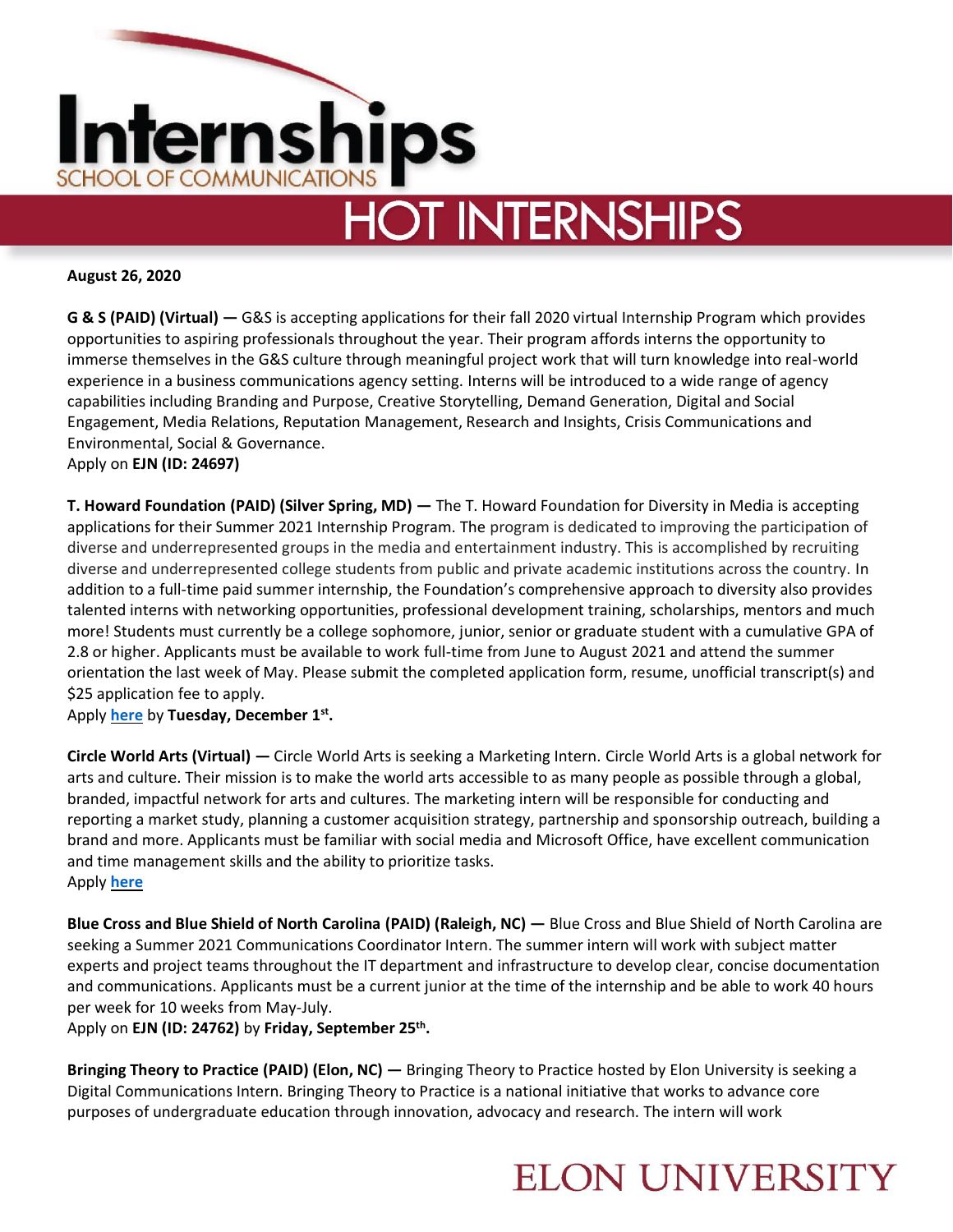

# **HOT INTERNSHIPS**

approximately 10-12 hours a week and will be responsible for social media tracking and content creation, copyediting and proofreading media, updating and formatting email marketing campaigns and more. Applicants should have excellent writing and communication skills, knowledge of Google Drive and a background in audio and visual production.

Apply on **EJN (ID: 24696)** by **Friday, September 4 th .**

**AlphaSights (PAID) (San Francisco, CA & New York, NY) —** AlphaSights is accepting applications for the Summer 2021 Associate Internship Program. AlphaSights is a global information services organization that provides global investment and business professionals with on-demand access to the knowledge they need across all industries and geographies. The intern's role is to act as the connection point between the clients and industry experts. Interns must be rising undergraduate juniors (class of 2022) with strong academic credentials and extracurricular activities. Apply on **EJN (ID: 24520)** by **Monday, August 31st .**

**Money Mouth Marketing (Remote) —** Money Mouth Marketing is looking to hire a Social Media Marketing Intern immediately. Interns will be able to get experience in social media marketing and will learn the in's and out's of digital marketing, how to use social media the right way, the difference between social media management and social media marketing, how to create campaigns, use social media apps and tools, how to coordinate and track digital marketing advertising campaigns and more. Applicants must have reliable computer and internet access, have great writing, presentation and interpersonal skills, perform well in creative and flexible environments, have general knowledge of social media and be open-minded. Interns who are a good match at the end of the three month internship will be offered a full-time job. Please follow the application instructions on the Elon Job Network. Apply on **EJN (ID: 24053)** by **Tuesday, October 13th .**

**The Pinkerton Raid (Remote) —** The Pinkerton Raid, a dreamer-folk and campfire-pop band based in Durham, North Carolina, is seeking a Social Media Intern. The intern will engage with potential fans, build skills in fan-scaling and customer-funneling strategies. Interns must have knowledge of indie and Americana music, be social media savvy, excellent written communication skills and experience working with other people. Experience in graphic-design and photography is preferred.

#### Apply on **EJN (ID: 24018)** by **Monday, August 31st .**

**All Pro Media (Burlington, NC) —** All Pro Media is seeking a fall 2020 Video Production Intern. Interns will assist team to develop creative ideas for TV, web, print and other media, write scripts, scan photos and other basic Photoshop tasks, run camera in multi-camera production, conduct SEO research, edit video footage using Adobe Premier and assist with duplication and transfers.

Apply on **EJN (ID: 23258)** by **Friday, August 29th .**

**Evoke Group (PAID) (Remote) —**The Evoke Group, a marketing, media and communications agency for health and wellness, is looking to hire a Brand Strategy Fall Intern. Evoke will provide interns a virtual, hands on experience in Healthcare Advertising and Public Relations. Interns must be a current Junior or Senior, able to work 20 hours per week, be able to adapt to change, comfortable collaborating across teams and departments, have knowledge of social media platforms, trends and best practices, be able to juggle multiple projects at once and be a team player. Apply on **EJN (ID: 24304)** by **Monday, August 31st .**

**National College Attainment Network (PAID) (Remote) —** The National College Attainment Network is seeking a Communications Intern for fall 2020. The intern will be responsible for expanding and promoting NCAN's policy communications and advocacy work through social media, blog posts, newsletter articles and graphic design. Intern must be a current Junior or Senior undergraduate student or a graduate student with strong writing and analytical

## **ELON UNIVERSITY**